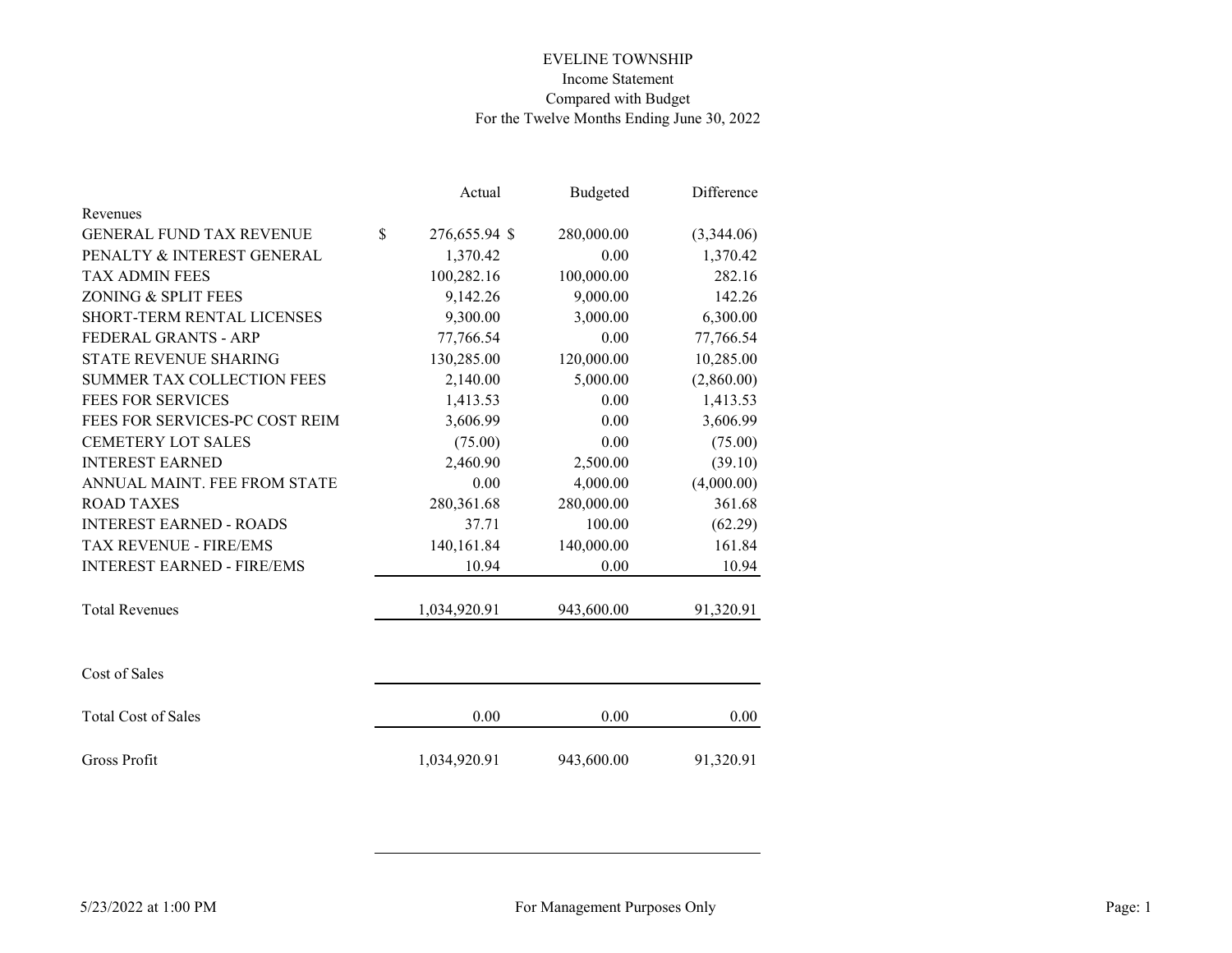|                                | Actual    | Budgeted  | Difference |            |
|--------------------------------|-----------|-----------|------------|------------|
| Expenses                       |           |           |            |            |
| PAYROLL TAX                    | 8,840.42  | 10,000.00 | (1,159.58) |            |
| <b>BUILDING-CAPITAL ASSET</b>  | 3,680.00  | 0.00      | 3,680.00   |            |
| <b>SALARY/WAGES-TWP HALL</b>   | 112.00    | 500.00    | (388.00)   | \$500.00   |
| <b>WAGES - WEBMASTER</b>       | 2,137.50  | 4,275.00  | (2,137.50) | \$600.00   |
| WORK COMP INS-TWP HALL         | 0.00      | 1,900.00  | (1,900.00) |            |
| <b>SUPPLIES - TWP HALL</b>     | 991.52    | 600.00    | 391.52     | \$1,000.00 |
| <b>INSURANCE/BOND-TWP HALL</b> | 8,031.75  | 6,750.00  | 1,281.75   |            |
| PROF. SERVICES-TWP HALL        | 3,284.00  | 200.00    | 3,084.00   |            |
| <b>LEGAL FEES - TWP HALL</b>   | 4,828.50  | 10,000.00 | (5,171.50) | \$1,000.00 |
| ACCOUNTING FEES-TWP HALL       | 0.00      | 4,000.00  | (4,000.00) |            |
| <b>BANK FEES-TWP HALL</b>      | 384.00    | 550.00    | (166.00)   |            |
| <b>DUES/SUBSCR-TWP HALL</b>    | 4,767.89  | 5,000.00  | (232.11)   | \$5,000.00 |
| TELEPHONE & INTERNET-TWP HALL  | 1,873.91  | 2,500.00  | (626.09)   | \$2,200.00 |
| WEB SITE EXPENSE               | 727.85    | 1,000.00  | (272.15)   | \$1,000.00 |
| PRINTING-TWP HALL              | 821.91    | 500.00    | 321.91     | \$900.00   |
| UTILITIES-TWP HALL             | 2,258.13  | 2,000.00  | 258.13     | \$2,500.00 |
| REPAIRS/MAINT-TWP HALL         | 1,683.60  | 2,000.00  | (316.40)   | \$2,000.00 |
| MISC.-TWP HALL                 | 0.00      | 100.00    | (100.00)   | \$100.00   |
| NEW EQUIPMENT-TWP HALL         | 133.00    | 1,000.00  | (867.00)   | \$1,000.00 |
| <b>TOTAL</b>                   | 44,555.98 | 52,875.00 | (8,319.02) |            |
| <b>SALARY/WAGES-SUPERVISOR</b> | 16,547.85 | 18,675.00 | (2,127.15) |            |
| EDUC/SEMIN STIPEND SUPERVISOR  | 0.00      | 300.00    | (300.00)   |            |
| WAGES-SECRETARIAL/SUPERVISOR   | 0.00      | 200.00    | (200.00)   |            |
| MILEAGE/TRAVEL-SUPERVISOR      | 53.82     | 250.00    | (196.18)   |            |
| <b>SUPPLIES - SUPERVISOR</b>   | 0.00      | 150.00    | (150.00)   |            |
| POSTAGE - SUPERVISOR           | 11.00     | 100.00    | (89.00)    |            |
| DUES/SUBSCR-SUPERVISOR         | 0.00      | 100.00    | (100.00)   |            |
| EDUC./SEMINARS-SUPERVISOR      | 0.00      | 400.00    | (400.00)   |            |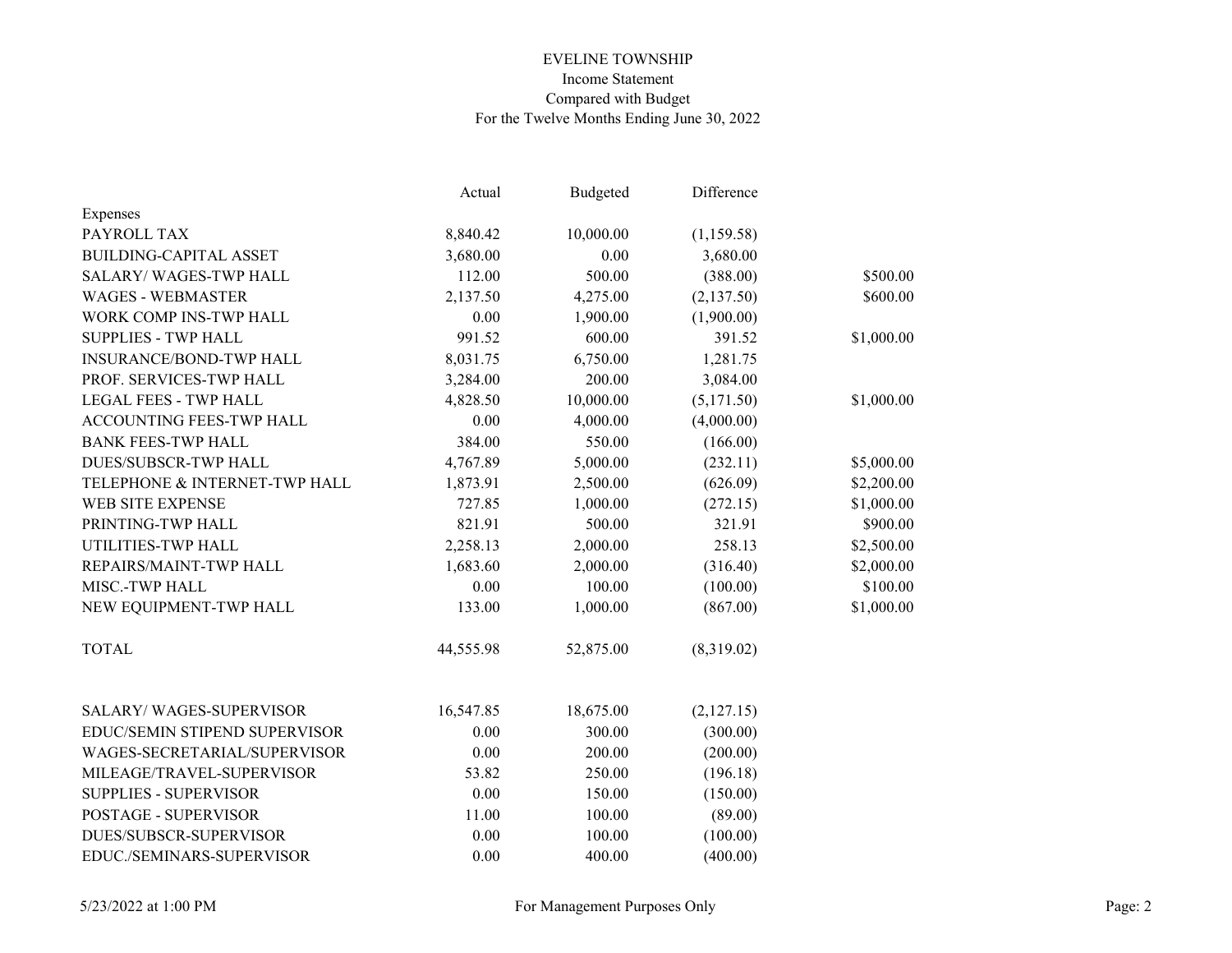|                                    | Actual    | Budgeted  | Difference |             |
|------------------------------------|-----------|-----------|------------|-------------|
| TELEPHONE & INTERNE-SUPERVISOR     | 705.00    | 780.00    | (75.00)    |             |
| NEW EQUIPMENT-SUPERVISOR           | 0.00      | 250.00    | (250.00)   |             |
| <b>TOTAL</b>                       | 17,317.67 | 21,205.00 | 38,522.67  |             |
| <b>SALARY/WAGES TRUSTEE</b>        | 13,566.63 | 14,800.00 | (1,233.37) |             |
| EDUC/SEMIN STIPEND TRUSTEE         | 16.00     | 500.00    | (484.00)   |             |
| MILEAGE/TRAVEL - TRUSTEE           | 14.39     | 250.00    | (235.61)   |             |
| <b>SUPPLIES - TRUSTEE</b>          | 0.00      | 100.00    | (100.00)   |             |
| <b>POSTAGE - TRUSTEE</b>           | 0.00      | 50.00     | (50.00)    |             |
| <b>DUES/SUBSRIPTIONS - TRUSTEE</b> | 0.00      | 100.00    | (100.00)   |             |
| EDU. SEMINARS - TRUSTEE            | 0.00      | 400.00    | (400.00)   |             |
| TELEPHONE & INTERNET - TRUSTEE     | 710.00    | 1,000.00  | (290.00)   |             |
| <b>TOTAL</b>                       | 14,307.02 | 17,200.00 | (2,892.98) |             |
| <b>SALARY/WAGES-CLERK</b>          | 25,666.63 | 28,000.00 | (2,333.37) | \$28,000.00 |
| SALARY/WAGES-DEPUTY CLERK          | 16.00     | 1,000.00  | (984.00)   | \$1,000.00  |
| EDUC/SEMIN STIPEND CLERK           | 130.00    | 500.00    | (370.00)   | \$500.00    |
| <b>FOIA OFFICER</b>                | 0.00      | 100.00    | (100.00)   | \$100.00    |
| WAGES-SECRETARIAL/CLERK            | 0.00      | 100.00    | (100.00)   | \$100.00    |
| MILEAGE/TRAVEL-CLERK               | 106.37    | 250.00    | (143.63)   | \$200.00    |
| <b>SUPPLIES - CLERK</b>            | 177.46    | 1,000.00  | (822.54)   | \$500.00    |
| <b>POSTAGE - CLERK</b>             | 59.96     | 200.00    | (140.04)   | \$150.00    |
| <b>DUES/SUBSCR-CLERK</b>           | 1,754.07  | 1,750.00  | 4.07       | \$1,800.00  |
| <b>EDUC./SEMINARS -CLERK</b>       | 52.00     | 500.00    | (448.00)   | \$250.00    |
| TELEPHONE & INTERNET-CLERK         | 715.00    | 780.00    | (65.00)    | \$780.00    |
| ADVERTISING-CLERK                  | 122.84    | 250.00    | (127.16)   | \$150.00    |
| REPAIRS/MAINT-CLERK                | 85.55     | 250.00    | (164.45)   | \$250.00    |
| NEW EQUIPMENT-CLERK                | 30.00     | 800.00    | (770.00)   | \$800.00    |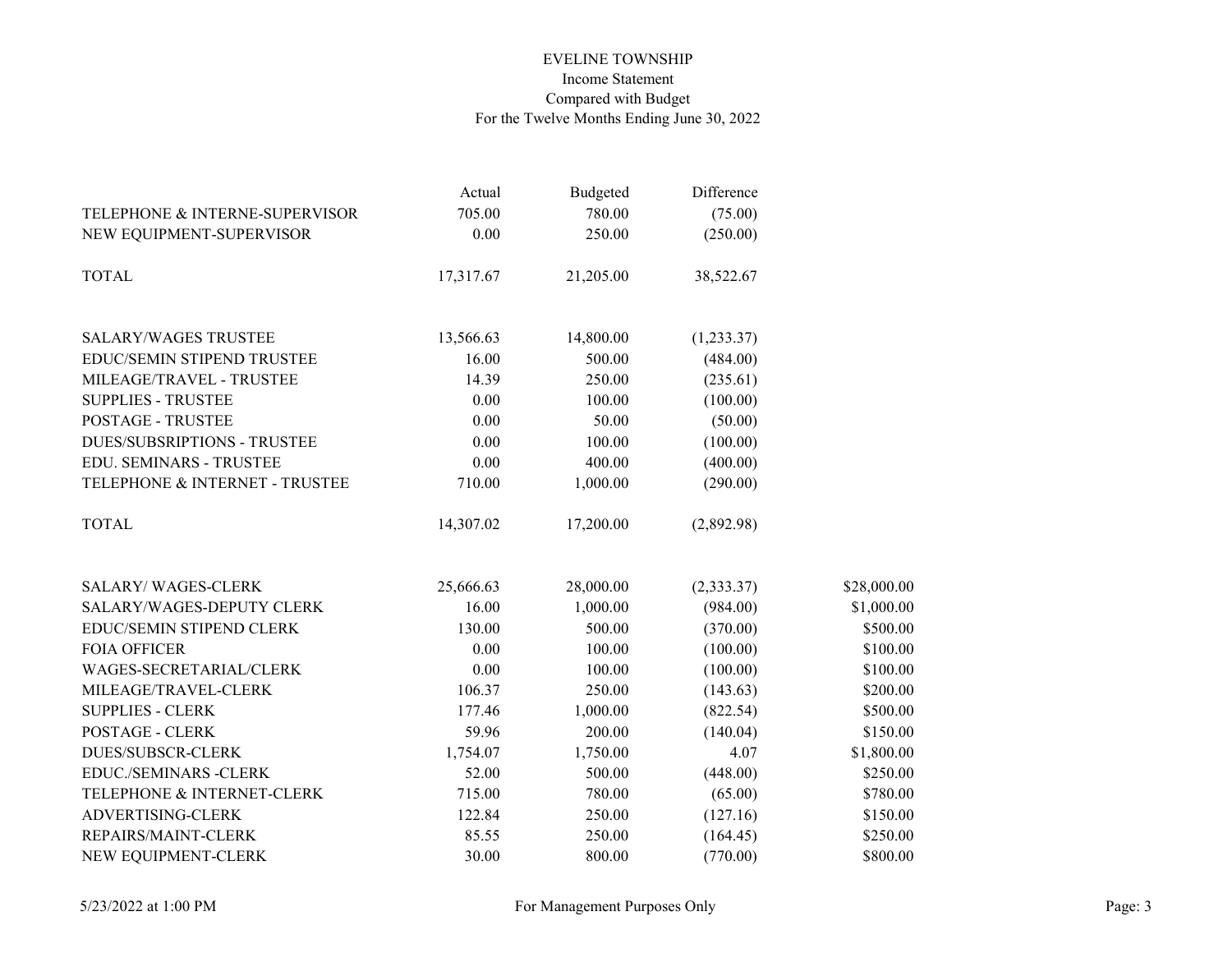|                                       | Actual    | <b>Budgeted</b> | Difference  |             |
|---------------------------------------|-----------|-----------------|-------------|-------------|
| <b>TOTAL</b>                          | 28,915.88 | 35,480.00       | (6, 564.12) | \$34,580.00 |
| <b>SALARY/WAGES-BRD OF REVIEW</b>     | 1,765.00  | 2,500.00        | (735.00)    | \$2,250.00  |
| <b>EDUC/SEMIN STIPEND BOR</b>         | 0.00      | 500.00          | (500.00)    | \$500.00    |
| WAGES-SECRETARIAL/BRDOFREVIEW         | 0.00      | 625.00          | (625.00)    | \$500.00    |
| MILEAGE/TRAVEL-BRD OF REVIEW          | 23.20     | 100.00          | (76.80)     | \$100.00    |
| <b>SUPPLIES - BRD OF REVIEW</b>       | 0.00      | 100.00          | (100.00)    | \$50.00     |
| <b>POSTAGE - BRD OF REVIEW</b>        | 0.00      | 50.00           | (50.00)     | \$50.00     |
| EDUC./SEMINARS-BRD OF REVIEW          | 0.00      | 350.00          | (350.00)    | \$350.00    |
| ADVERTISING-BRD OF REVIEW             | 91.95     | 500.00          | (408.05)    | \$250.00    |
| <b>TOTAL</b>                          | 1,880.15  | 4,725.00        | (2,844.85)  |             |
| <b>SALARY/ WAGES-TREASURER WINTER</b> | 15,125.00 | 16,500.00       | (1,375.00)  |             |
| SALARY/WAGES-TREASURER SUM            | 5,866.63  | 6,400.00        | (533.37)    |             |
| SALARY/WAGES-DEPUTY TREASURER         | 601.00    | 250.00          | 351.00      |             |
| EDUC/SEMIN STIPEND TREASURER          | 0.00      | 300.00          | (300.00)    |             |
| WAGES-SECRETARIAL/TREASURER           | 265.00    | 200.00          | 65.00       |             |
| MILEAGE/TRAVEL-TREASURER              | 431.60    | 750.00          | (318.40)    |             |
| <b>SUPPLIES - TREASURER</b>           | 149.01    | 400.00          | (250.99)    |             |
| <b>POSTAGE - TREASURER</b>            | 1,656.08  | 1,750.00        | (93.92)     |             |
| <b>DUES/SUBSCR-TREASURER</b>          | 957.79    | 950.00          | 7.79        |             |
| EDUC./SEMINARS-TREASURER              | 0.00      | 400.00          | (400.00)    |             |
| TELEPHONE & INTERNET-TREASURER        | 640.00    | 780.00          | (140.00)    |             |
| PRINTING-TREASURER                    | 562.82    | 750.00          | (187.18)    |             |
| REPAIRS/MAINT-TREASURER               | 0.00      | 200.00          | (200.00)    |             |
| MISC.-TREASURER                       | 2.00      | 100.00          | (98.00)     |             |
| NEW EQUIPMENT-TREASURER               | 0.00      | 250.00          | (250.00)    |             |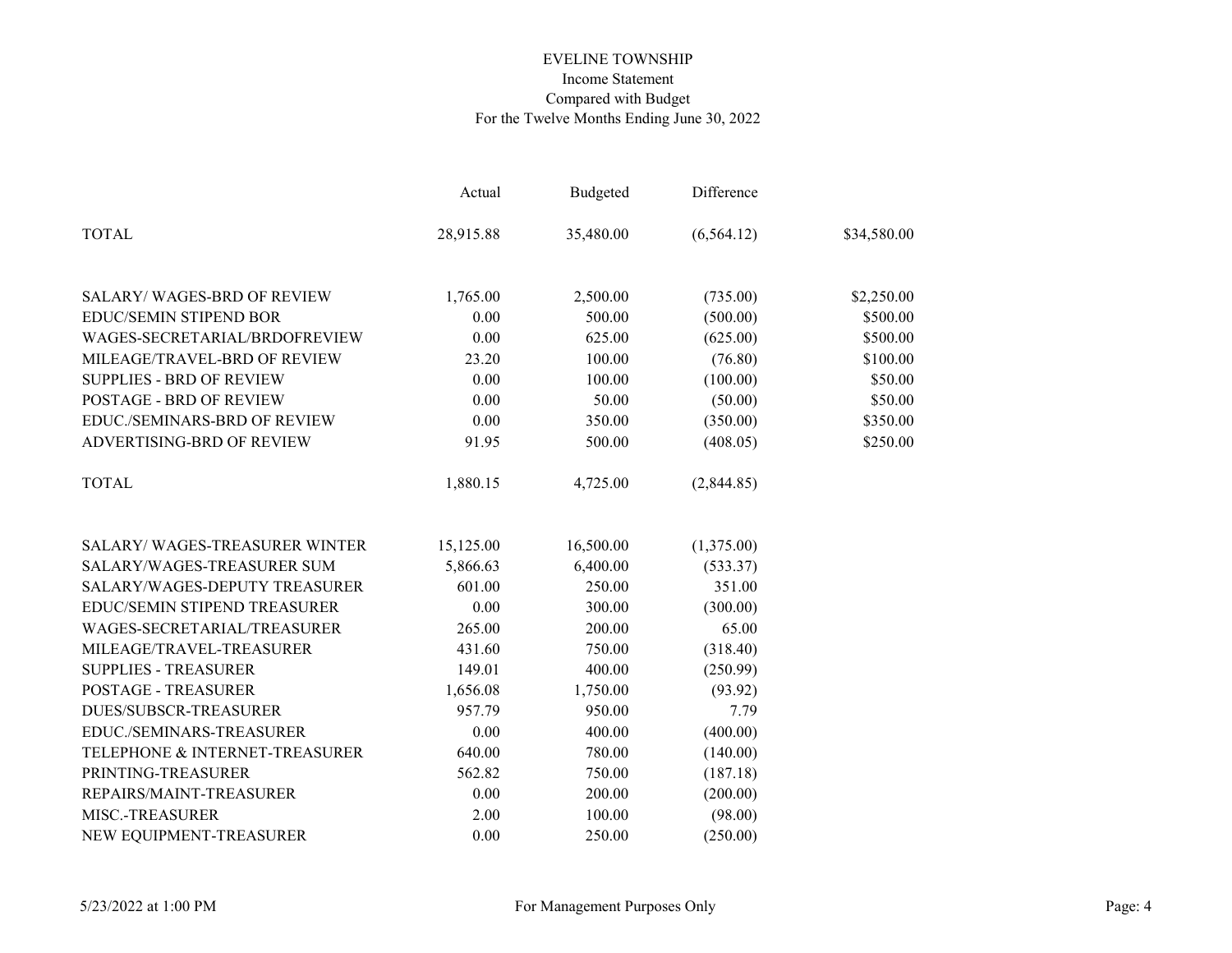|                               | Actual    | Budgeted  | Difference |             |
|-------------------------------|-----------|-----------|------------|-------------|
| <b>TOTAL</b>                  | 26,256.93 | 29,980.00 | (3,723.07) |             |
|                               |           |           |            |             |
| <b>SALARY/WAGES-ASSESSOR</b>  | 4,583.26  | 5,000.00  | (416.74)   | \$5,000.00  |
| POSTAGE - ASSESSOR            | 0.00      | 100.00    | (100.00)   | \$50.00     |
| PROF. SERVICES-ASSESSOR       | 24,200.00 | 26,400.00 | (2,200.00) | \$26,400.00 |
| <b>DUES/SUBSCR-ASSESSOR</b>   | 1,229.00  | 1,300.00  | (71.00)    | \$1,300.00  |
| PRINTING-ASSESSOR             | 1,192.09  | 2,000.00  | (807.91)   | \$2,000.00  |
| <b>TOTAL</b>                  | 31,204.35 | 34,800.00 | (3,595.65) | \$34,750.00 |
| <b>SALARY/WAGES-ELECTIONS</b> | 2,756.00  | 2,000.00  | 756.00     | \$3,000.00  |
| EDUC/SEMIN STIPEND ELECTIONS  | 145.00    | 400.00    | (255.00)   | \$400.00    |
| WAGES-SECRETARIAL/ELECTIONS   | 0.00      | 250.00    | (250.00)   | \$1,500.00  |
| MILEAGE/TRAVEL-ELECTIONS      | 78.40     | 200.00    | (121.60)   | \$200.00    |
| <b>SUPPLIES - ELECTIONS</b>   | 54.00     | 1,000.00  | (946.00)   | \$500.00    |
| <b>POSTAGE - ELECTIONS</b>    | 1,163.00  | 1,000.00  | 163.00     | \$1,500.00  |
| PROF. SERVICES-ELECTIONS      | 0.00      | 1,500.00  | (1,500.00) | \$1,000.00  |
| <b>DUES/SUBSCR-ELECTIONS</b>  | 0.00      | 100.00    | (100.00)   | \$100.00    |
| EDUC./SEMINARS-ELECTIONS      | 0.00      | 300.00    | (300.00)   | \$300.00    |
| REPAIRS/MAINT-ELECTIONS       | 615.00    | 200.00    | 415.00     | \$700.00    |
| MISC.-ELECTIONS               | 0.00      | 100.00    | (100.00)   | \$100.00    |
| NEW EQUIPMENT-ELECTIONS       | 0.00      | 750.00    | (750.00)   | \$750.00    |
| <b>TOTAL</b>                  | 4,811.40  | 7,800.00  | (2,988.60) | \$10,050.00 |
| <b>SALARY/WAGES-CEMETERY</b>  | 945.00    | 1,200.00  | (255.00)   | \$1,200.00  |
| UTILITIES - CEMETERY          | 392.25    | 500.00    | (107.75)   | \$500.00    |
| REPAIRS/MAINT-CEMETERY        | 993.00    | 2,300.00  | (1,307.00) | \$2,300.00  |
| NEW EQUIPMENT-CEMETERY        | 54.15     | 250.00    | (195.85)   | \$250.00    |
|                               |           |           |            |             |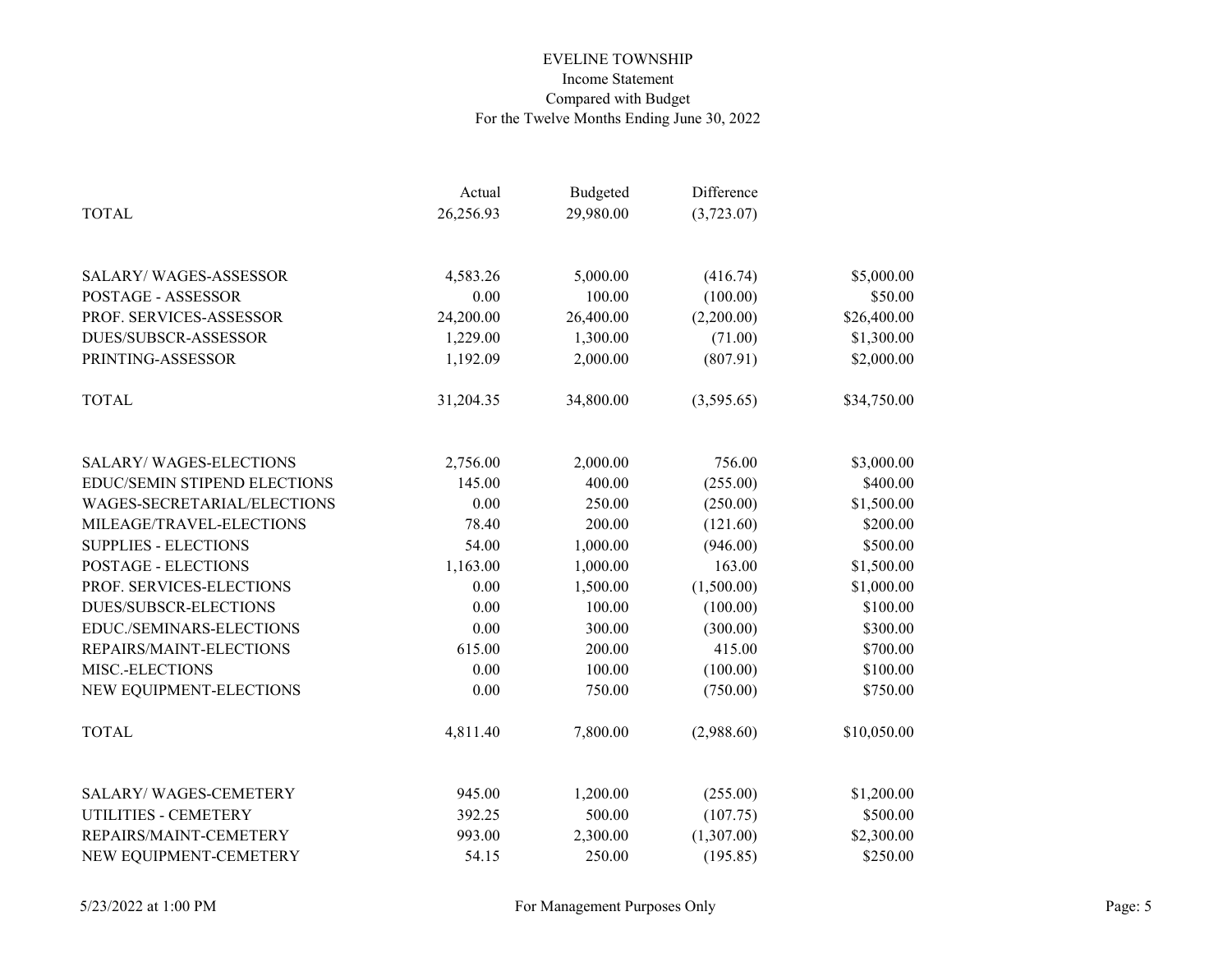|                                | Actual     | Budgeted  | Difference   |             |
|--------------------------------|------------|-----------|--------------|-------------|
| CEMETERY LAND IMPROVEMENTS     | 0.00       | 1,000.00  | (1,000.00)   | \$3,500.00  |
| <b>TOTAL</b>                   | 2,384.40   | 5,250.00  | (2,865.60)   | \$7,750.00  |
| CONTRACT LABOR-FIRE GENERAL    | 0.00       | 90,000.00 | (90,000.00)  |             |
| REPAIRS & MAINT-ROADS GENERAL  | 92.27      | 50,000.00 | (49,907.73)  |             |
| <b>STREET LIGHTS</b>           | 2,212.48   | 3,000.00  | (787.52)     | \$3,000.00  |
| CONTRACT LABOR-REFUSE DISPOSAL | 0.00       | 14,500.00 | (14,500.00)  |             |
| HEALTH & WELFARE - ARPA GRANTS | 35,000.00  | 0.00      | 35,000.00    |             |
| CONTRACT LABOR-AMBULANCE       | 181,701.64 | 70,000.00 | 111,701.64   |             |
| SALARY/WAGES-PLANNING COMM     | 8,801.00   | 13,000.00 | (4,199.00)   | \$10,000.00 |
| EDUC/SEMIN STIPEND PLANNING    | 165.00     | 800.00    | (635.00)     | \$800.00    |
| MILEAGE/TRAVEL-PLANNING COMM   | 0.00       | 200.00    | (200.00)     | \$200.00    |
| SUPPLIES - PLANNING COMM       | 20.00      | 300.00    | (280.00)     | \$300.00    |
| POSTAGE - PLANNING COMM        | 55.00      | 500.00    | (445.00)     | \$250.00    |
| PROF. SERVICES-PLANNING COMM   | 10,581.99  | 25,000.00 | (14, 418.01) |             |
| DUES/SUBSCR-PLANNING COMM      | 675.00     | 750.00    | (75.00)      | \$750.00    |
| EDUC./SEMINARS-PLANNING COMM   | 0.00       | 1,500.00  | (1,500.00)   | \$1,000.00  |
| PRINTING-PLANNING COMM         | 0.00       | 1,000.00  | (1,000.00)   | \$500.00    |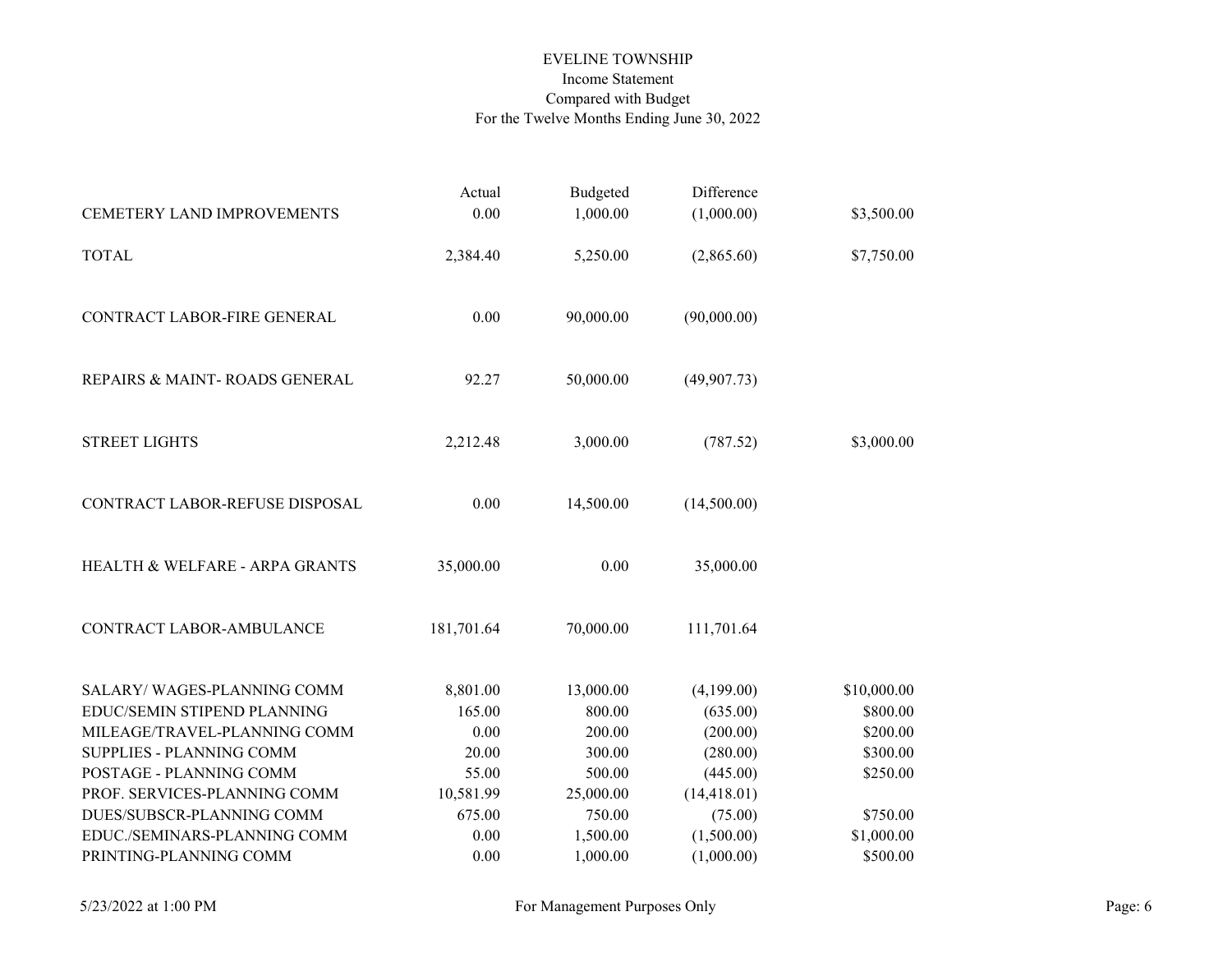|                               | Actual    | <b>Budgeted</b> | Difference   |            |
|-------------------------------|-----------|-----------------|--------------|------------|
| ADVERTISING-PLANNING COMM     | 2,564.56  | 2,500.00        | 64.56        | \$2,500.00 |
| <b>TOTAL</b>                  | 22,862.55 | 45,550.00       | (22, 687.45) |            |
| SALARY/WAGES-ZONING           | 16,243.00 | 20,000.00       | (3,757.00)   |            |
| SALARY/ WAGES-DEPUTY ZONING   | 0.00      | 5,000.00        | (5,000.00)   |            |
| SALARY/WAGES-ZBA              | 1,380.00  | 1,500.00        | (120.00)     |            |
| SALARY/WAGES-SPLIT COMM       | 710.00    | 1,100.00        | (390.00)     |            |
| WAGES-SECRETARIAL/ZONING      | 0.00      | 400.00          | (400.00)     |            |
| <b>EDUC SEM/MEET STIPEND</b>  | 210.00    | 700.00          | (490.00)     |            |
| MILEAGE/TRAVEL-ZONING         | 814.99    | 750.00          | 64.99        |            |
| <b>SUPPLIES - ZONING</b>      | 166.15    | 500.00          | (333.85)     |            |
| POSTAGE - ZONING              | 67.55     | 250.00          | (182.45)     |            |
| DUES/SUBSCR-ZONING            | 9,255.00  | 10,000.00       | (745.00)     |            |
| EDUC./SEMINARS-ZONING         | 110.00    | 350.00          | (240.00)     |            |
| TELEPHONE & INTERNET-ZONING   | 387.24    | 780.00          | (392.76)     |            |
| PRINTING-ZONING               | 7.84      | 750.00          | (742.16)     |            |
| ADVERTISING-ZONING            | 306.56    | 350.00          | (43.44)      |            |
| REPAIRS/MAINT-ZONING          | 0.00      | 100.00          | (100.00)     |            |
| NEW EQUIPMENT-ZONING          | 39.99     | 500.00          | (460.01)     |            |
| <b>TOTAL</b>                  | 29,698.32 | 43,030.00       | (13,331.68)  |            |
| PARKS AND REC - PROF SERVICES | 6,802.56  | 1,500.00        | 5,302.56     |            |
| PARKS & REC - ADVERTISING     | 0.00      | 200.00          | (200.00)     |            |
| PARKS & REC - REPAIR/MAINT    | 251.84    | 2,000.00        | (1,748.16)   |            |
| <b>BUOYS</b>                  | 0.00      | 2,000.00        | (2,000.00)   |            |
| <b>STAR SCHOOL</b>            | 0.00      | 500.00          | (500.00)     |            |
| PARKS AND REC - NEW EQUIPMENT | 140.21    | 10,000.00       | (9,859.79)   |            |
| PARKS & REC LAND IMPROVEMNETS | 0.00      | 20,000.00       | (20,000.00)  |            |